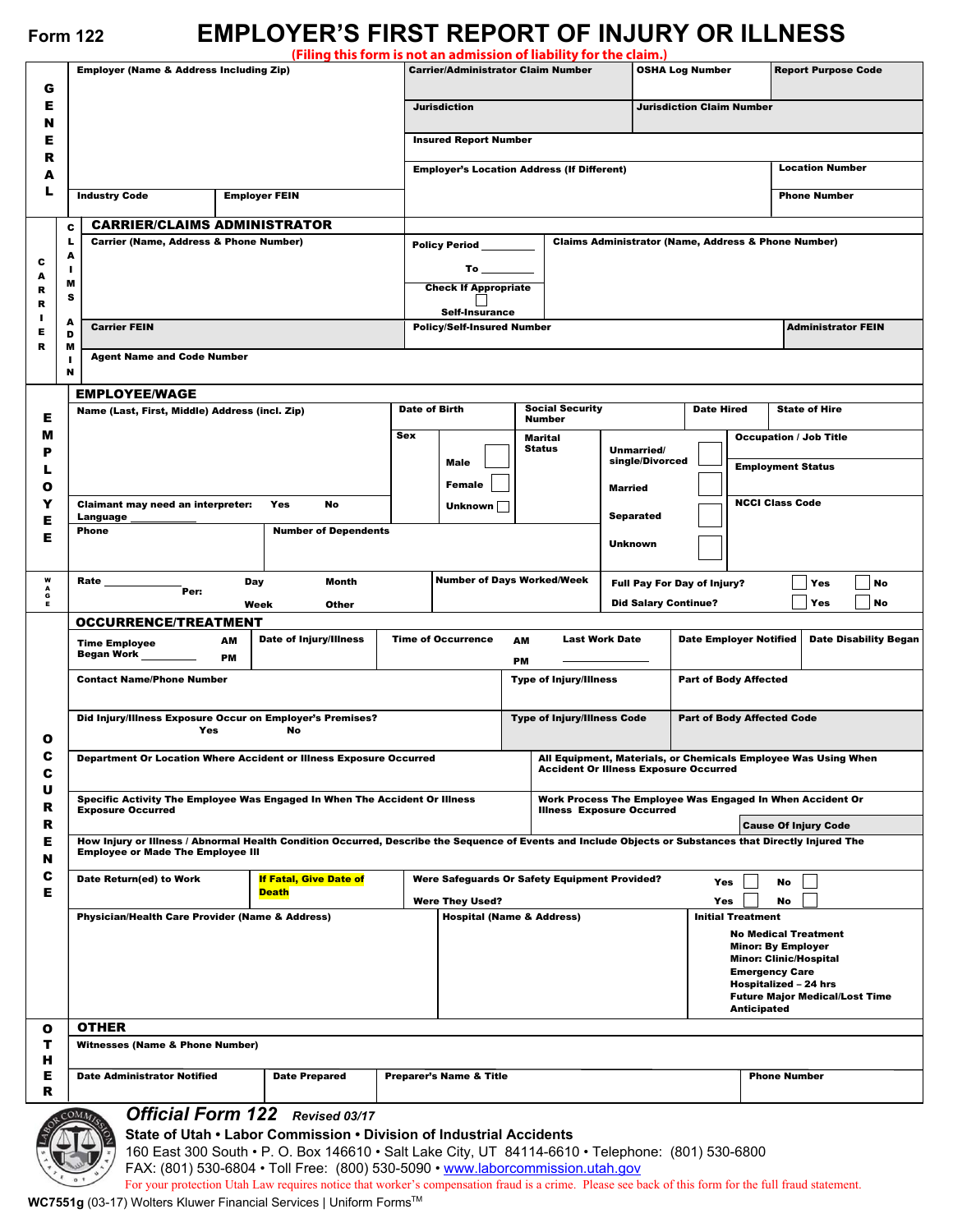FRAUD – "Any person who knowingly presents false or fraudulent underwriting information, files or causes to be filed a false or fraudulent claim for disability compensation or medical benefits, or submits a false or fraudulent report or billing for health care fees or other professional services is guilty of a crime and may be subject to fines and confinement in state prison."

#### **INSTRUCTIONS TO EMPLOYER**

The Employer's First Report of Injury or Illness must be submitted to the insurance carrier, per Sections §34A-2-407 and §34A-3-10B, R612-200-1 Utah Code Annotated (U.C.A.) 1997. Each employer shall file the report within seven days after the occurrence, or the employee's notification of the same, which results in medical treatment by a physician except first-aid R612-100-2, loss of consciousness, loss of work, restriction of work, or transfer to another job. Each employer shall file a subsequent report with the commission of any previously reported injury; or occupational disease that later resulted in death. Also, for your information, Section §34A-6-301(3)(b)(ii) states that each employer shall, within 8 hours of occurrence, notify the Division of Occupational Safety and Health, at (801) 530-6901 or (800) 530-5090, of any; work related fatality; disabling, serious, or significant injury; or occupational disease incident. A serious injury includes; amputation, fractures of major bones (both simple and compound), and hospitalization for medical treatment.

\* All information requested on this form is of vital importance. Please answer **all** items in detail in order to avoid additional correspondence or the return of this report for completion. **Do not enter data in the shaded areas.**

\* The box titled "OSHA Log Number" must be filled in with the employer assigned Case Number from OSHA's new 300 Injury Log. The Case Number needs to reflect the year of the injury – for example, your first injury in 2002 should reflect the first injury and the year 00/02 with the next injury being 00202, etc.

\* Please provide **WAGE** information. This information is needed by the insurance company for paying the correct amount on a claim.

\* The electronic injury report on file with the Labor Commission, Division of Industrial Accidents, is private information and is only released to parties to the claim.

\* Please make sure the **EMPLOYER NAME** is correct, as well as your **FEIN#** (Federal Tax ID Number). The employer's name should be the same as reported to The Department of Workforce Services and as it appears on your WORKERS' COMPENSATION insurance policy.

\* The **Worker's Compensation Insurance Carrier** gets an original copy, the **employee** gets a **second** copy, and the employer gets a **third** copy and should maintain a copy of this report. The insurance carrier will send the Labor Commission an electronic copy of the injury report.

\* Failure to file this report with the insurance carrier or failure to provide the employee with a copy of the report, is a Class C misdemeanor and can also result in a citation and a civil penalty for each violation as per §34A-2-407(7), R612-200-1, §34-a-30108(7), §34A-6-302, and §34A-6-307, U.C.A.

\* If you dispute the validity of this claim you need to contact your insurance carrier, and you must still file the "Employer's First Report of Injury or Illness" form with them. They will then submit it to the Labor Commission electronically. If the employer has no workers' compensation insurance this form must be submitted to the Labor Commission directly.

\* **Reminder:** Inform your injured employee of his/her rights and obligations (as outlined on the back of the employee's copy) of Utah's Workers' Compensation Act.

> For Additional Information please contact: State of Utah – Labor Commission Division of Industrial Accidents 160 East 300 South, 3rd Floor P O Box 146610 Salt Lake City, Utah 84114-6610 (801) 530-6800 • (800) 530-5090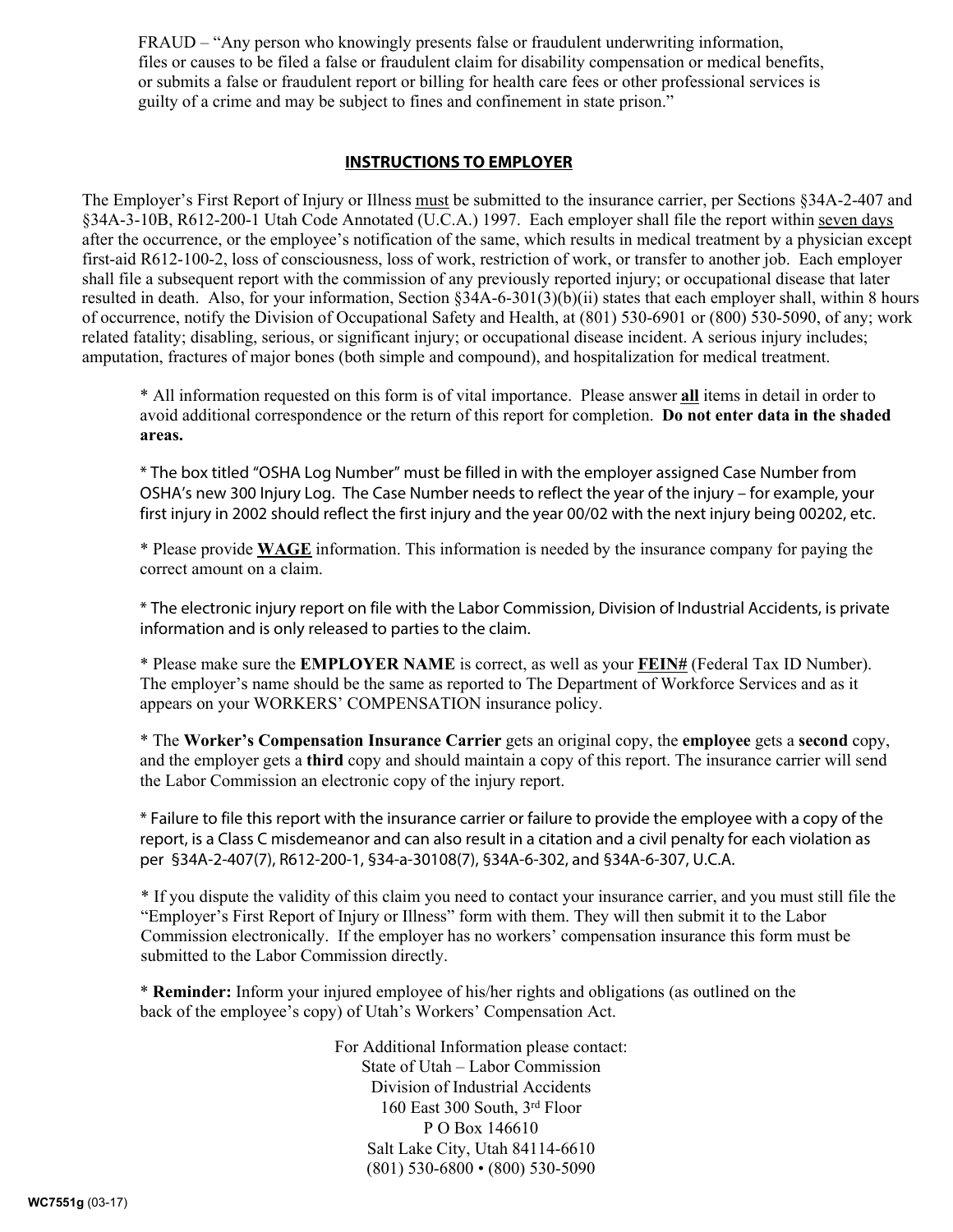# **INJURED WORKERS' RIGHTS AND RESPONSIBILITIES**

**This form shall be provided to the injured worker per §34A-2-407(6) Utah Code Annotated.** 

### **RIGHTS:**

- **MEDICAL EXPENSES:** You are entitled to have all reasonable medical expenses paid that are as a result of a work-related injury or illness. You may also be eligible for reimbursement for travel to and from approved medical care.
- **COMPENSATION BENEFITS:** You may be entitled to 66-2/3% of your wages up to 100% of the state average weekly wage if the claim is found to be compensable and a physician states you are totally unable to work. No compensation benefits are paid in the first three days unless the disability prevents you from working for more than a total of 14 days. If your work injury or illness prevents you from earning your full wage while you are recovering and working with restrictions, you may be entitled to partial compensation. If you have sustained a permanent impairment due to an industrial injury or disease, you are entitled to disability compensation based on an impairment rating as determined by a physician. If you are permanently and totally disabled from working due to an industrial injury, you may need to apply for a hearing at the Labor Commission to determine if benefits are due.
- **DEPENDENT BENEFITS:** In the case of death of an employee resulting from a work-related injury, workers' compensation shall pay some funeral and burial expenses. In addition, the deceased worker's spouse, dependent children, and other dependents may be entitled to monthly payments.
- **REEMPLOYMENT ASSISTANCE:** You may be eligible for reemployment assistance if you are unable to return to work due to an industrial injury. Contact the insurance adjuster or the Utah State Office of Rehabilitation for further information at 801-887-9500 or www.usor.utah.gov.

### **RESPONSIBILITIES:**

- **EMPLOYER'S PHYSICIAN:** If your employer has a company physician or designated clinic for industrial accidents, you must see the company physician first or you may be obligated to pay for the difference in medical costs. After you have been seen by your employer's physician, you have the right to change the treating physician once throughout the duration of your claim.
- **MEDICAL RECORDS:** You shall comply with rules adopted by the Labor Commission regarding disclosure of your medical records which are relevant to the industrial accident or illness claim, otherwise benefits could be denied.
- **COOPERATION:** Promptly provide information requested by the insurance adjuster and cooperate with the investigation of your claim. If a claim is denied and you disagree with the denial reason, you may file an application for hearing and an Administrative Law Judge will issue a decision on your claim.
- **MEDICAL COOPERATION:** You must cooperate with your employer or the insurance adjuster by following prescribed medical treatments/evaluations/visits as to return to work as quickly as possible.
- **CONCERNS:** Contact the insurance adjuster if problems arise concerning your industrial accident claim regarding medical treatment, payment of medical bills, compensation benefits, or work restrictions. If you have any additional questions regarding your rights and responsibilities throughout the duration of the claim process, feel free to contact the Utah Labor Commission, Division of Industrial Accidents.
	- **FRAUD STATEMENT** "Any person who knowingly presents false or fraudulent underwriting information, files or causes to be filed a false or fraudulent claim for disability compensation or medical benefits, or submits a false or fraudulent report or billing for health care fees or other professional services is guilty of a crime and may be subject to fines and confinement in state prison."

## **This form must accompany the establishing first report of injury.**



**UTAH LABOR COMMISSION – Division of Industrial Accidents**  160 EAST 300 SOUTH – 3rd FLOOR, PO BOX 146610 SALT LAKE CITY, UT 84114-6610 Phone: (801) 530-6800 • Toll Free: (800)530-5090 • Email: IACCD@utah.gov

**If you want an Employee's Guide to Workers' Compensation or have questions, contact the Labor Commission or visit the website at: www.laborcommission.utah.gov.** Rev: Mar 2017